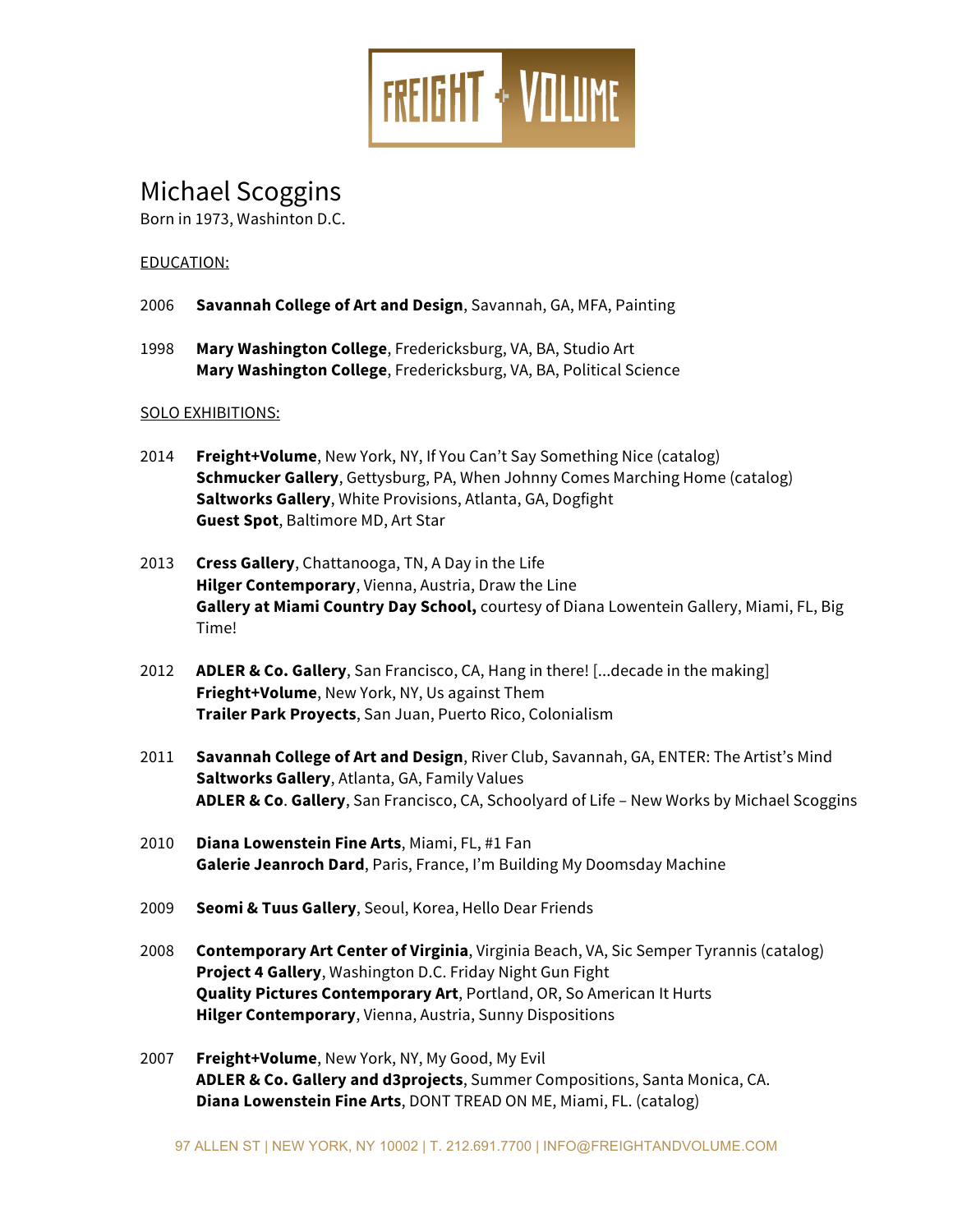

- 2007 **Savannah College of Art and Design**, Pinnacle Gallery, Now With Kung-Fu Grip, Savannah, GA.
- 2006 **Saltworks Gallery**, Atlanta, GA The Patriot Letters **Freight+Volume**, New York, NY, Recent Drawings
- 2005 **Diana Lowenstein Fine Arts**, Miami, FL, Letter to the President
- 2004 **Priska C. Juschka Fine Art**, Brooklyn, NY, Paper Works
- 2003 **Aquaspace**, Savannah, GA, Michael S. **Saltworks Gallery**, , Atlanta, GA. Michael Scoggins

#### SELECTED CURATED AND GROUP EXHIBITIONS:

- 2014 **Diana Lowenstein Fine Arts**, Miami FL, Your Forest for My Trees
- 2013 **Sharon Arts Center**, Peterborough, NH, (con)TEXT **Frieght +Volume**, New York, NY, The Decline and Fall of the Art World **Galllery Poulsen**, Copenhagen, Denmark *The Wild Bunch* **Lu Magnus**, New York, NY, Thanks **Small Black Door**, Queens, NY, Exhibition Game **BravinLee Program**, New York, NY, *100* Little Deaths
- 2012 **Practice**, Philadelphia, PA, The Cat Exhibition **Bringham Young University Museum of Art**, Provo, UT, We Could Be Heros: The Mythology of Monsters & Heros in Contemporary Art
- 2011 **Slate Grey Studio**, Savannah, GA, WORD
- 2010 **The John and June Allcott Gallery at the University of North Carolina at Chapel Hill**, Chapel Hill, NC, Note **Columbia College**, Chicago, IL, Mano/Mundo/Corazon: Artist Interpret La Loteria **Galerie Ernst Hilger**, Vienna, Austria, BildTexte **Saltworks Gallery**, Atlanta, GA, Summer Salon **Park Life**, San Francisco, CA, Simple Text **SCAD Gallery**, Hong Kong, Forward Motion **Peters Street Projects**, Atlanta, GA Words: Language and Contemporary Art **George Krevsky Gallery**, San Francisco, CA, Rookies & Pros **CHARLIE SMITH London**, London, United Kingdom, Papyrophilla **The Blanton Museum of Art**, Austin, TX, Desire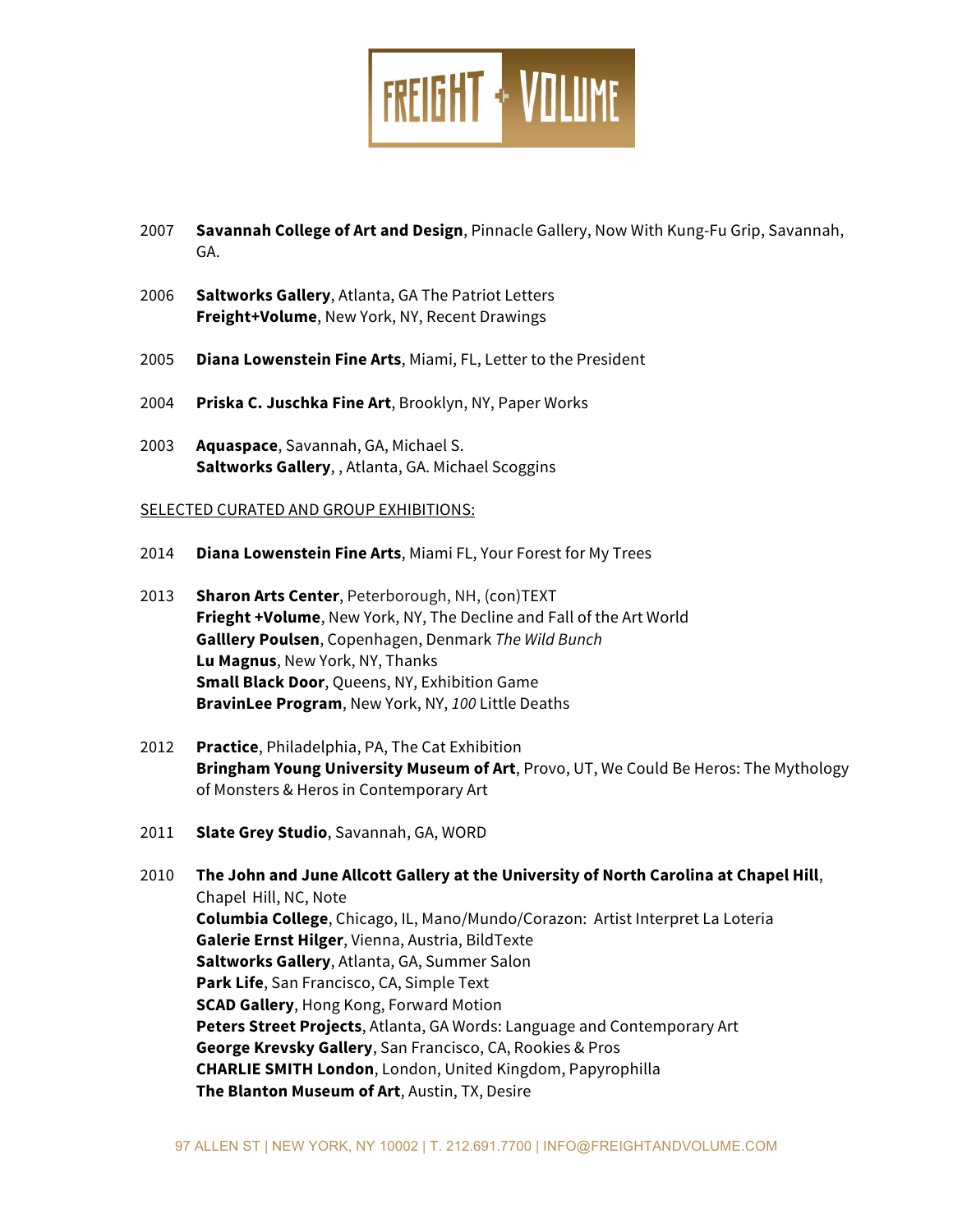

- 2009 **Brigham Young Museum of Art**, Provo, UT, Mirror, Mirror: Contemorary Portraits and The Fugitive Self **Seraphin Gallery**, Philadelphia, PA, Curator's Choice **ADLER & Co. Gallery**, San Francisco, CA, Obsession! **FLAG Art Foundation and Albright-Knox Gallery**, Buffalo, NY, Wall Rockets: Contemporary Artists & Ed Ruscha **Frieght+Volume**, New York, NY, Hearbreak Hotel **Schultz Contemporary**, Berlin, Germany, Luxus-Ruhe-Wollust **Kopeikin Gallery**, West Hollywood, CA, Beautiful/Decay: A To Z
- 2008 **Diana Lowenstein Fine Arts**, Miami, FL, Fantastic Yoyage **FLAG Art Foundation**, New York, NY, Wall Rockets: Contemporary Artists & Ed Ruscha (catalog) **Richard Gray Gallery**, New York, NY, From Giacometti to Grotjahn: A Selection of Works on Paper **Morris Museum**, Morristown, NJ, Timeless: An Exhibition of Drawings (catalog) **Mobile Museum of Art**, Mobile, AL, Gen X: Post-Boomers and the New South **Quality Pictures Contemporary Art**, Portland, OR, The Man Show **Witzenhausen Gallery**, Amsterdam, The Netherlands, Tell Me
- 2007 **Diana Lowenstein Fine Arts**, Miami, FL, Line, Form + Color **Maryland Art Place**, Baltimore, MD, 5th Annual Curator's Incubator **Galerie Chez Valentin**, Paris, France, Messages Abroad **Diana Lowenstein Fine Arts**, Miami, FL, Die Young, Stay Pretty **Saltworks Gallery**, Atlanta, GA, This Many **Museum of Contemporary Art Georgia**, Atlanta, GA, Young Movers and Shakers of GA
- 2006 **Weatherspoon Museum**, Greensboro, NC, Art on Paper biennial **Hunterdon Museum**, Clinton, NJ, War in the World **DNA Gallery**, Provincetown, MA, Cusp **Museum of Contemporary Art Minsk**, Minsk, Belarus, From America **Galerie Adler**, Frankfurt, Germany, Walk the Line **ADLER & Co. Gallery**, San Francisco, CA, ULAE Prints from the Collection 1957-2006
- 2005 **Center on Contemporary Art Seattle**, Seattle, WA Meditating America **Hilger Contemporary**, Vienna, Austria, New York Connections (Curated by Tanja Weingarter) **Starland Center for The Contemporary Arts**, Savannah, GA Pencil and Paper **Pharmaka Gallery**, Los Angeles, CA Semiconductors **The Proposition**, New York, NY Paper Deviations **Savannah Gallery**, SCAD, Atlanta, GA Take Flight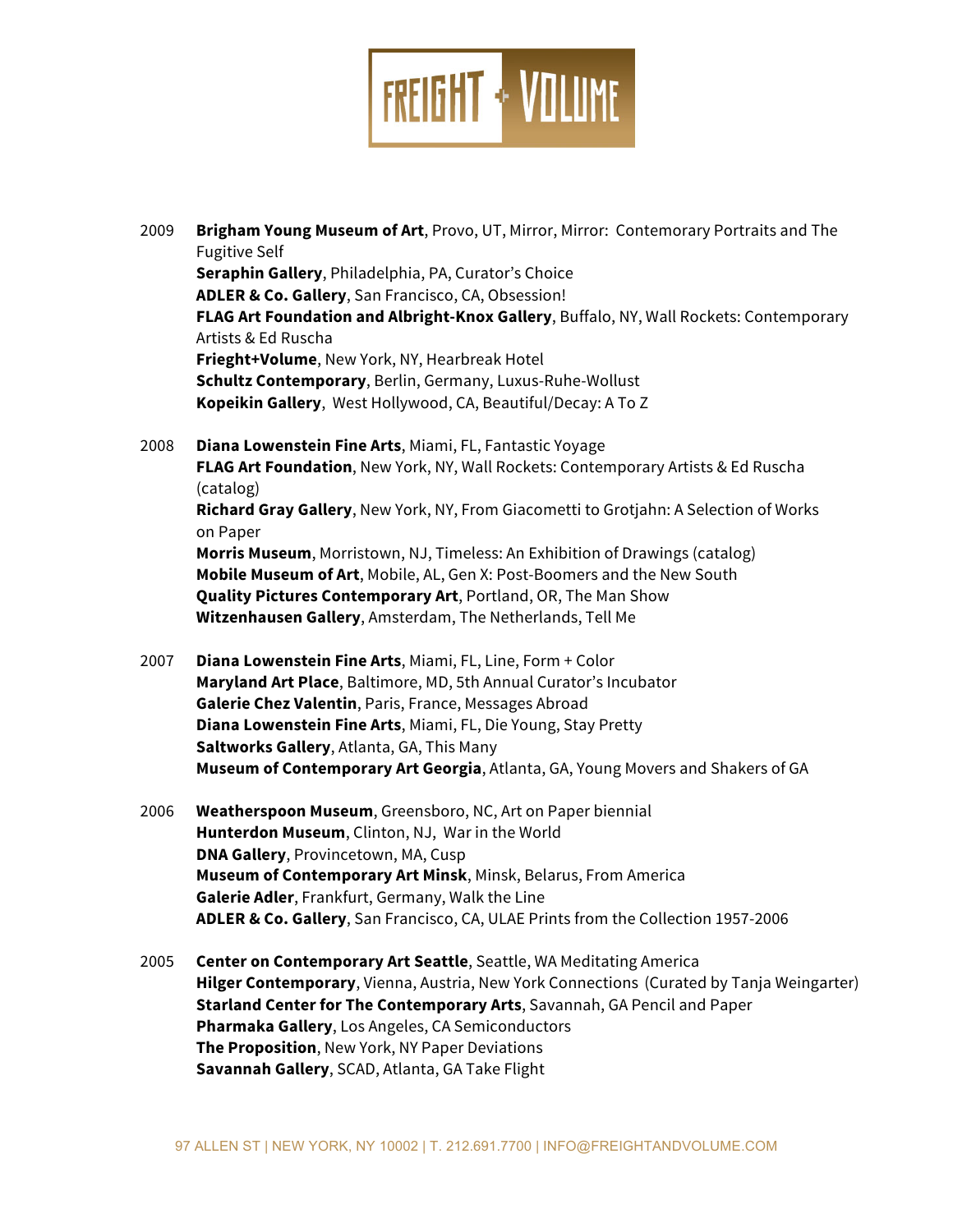

- 2004 **Samson Projects**,Boston, MA Michael Scoggins & Craig Drennen **Priska C. Juschka Fine Art**, Brooklyn, NY *On Site*
- 2003 **Spruill Center for The Arts**, Atlanta, GA Looks Good on Paper

# SELECTED ART FAIRS:

- 2013 **Freight+Volume**, Texas Contemporary, Dallas TX
- 2012 **Freight+Volume**, Art Miami, CONTEXT, Miami, FL **Saltwoks**, Aqua Art Miami, Miami, FL **Trailer Park Proyects**, SCOPE Miami, Miami, FL
- 2011 **Diana Lowenstein Fine Arts,** Pulse Contemporary Art Fair, New York, NY **Freight+Volume,** Pulse Contemporary Art Fair, New York, NY **Freight+Volume,** Pulse Contemporary Art Fair, Miami, FL
- 2010 **Diana Lowenstein Fine Arts,** Pulse Contemporary Art Fair, Miami, FL **ADLER & Co. Gallery,** SF Fine Art Fair, San Francisco, CA **Diana Lowenstein Fine Arts,** Art Chicago, Chicago, IL **Diana Lowenstein Fine Arts,** Pulse Contemporary Art Fair, New York, NY **Freight+Volume,** Pulse Contemporary Art F,air New York, NY **Diana Lowenstein Fine Arts,** Arte Fiera di Bologna, Bologna, Italy **ADLER & Co. Gallery,** Los Angeles Art Fair, Los Angeles, CA **Diana Lowenstein Fine Arts,** Miami International Art Fair, Miami, FL
- 2009 **Diana Lowenstein Fine Arts,** Pulse Contemporary Art Fair, Miami, FL **Freight+Volume,** Pulse Contemporary Art Fair, Miami, FL **Freight+Volume at Volta 5**, Basel, Switzerland **Seomi & Tuus Gallery at ART HK 09**, Hong Kong International Art Fair, Hong Kong **Diana Lowenstein Fine Arts**, Art Chicago, Chicago, IL **Freight+Volume**, Next Art Fair, Chicago, IL **Freight+Volume**, Pulse Contemporary Art Fair, New York, NY **Galerie Ernst Hilger / Hilger Contemporary**, Pulse Contemporary Art Fair, New York, NY **Diana Lowenstein Fine Arts**, Pulse Contemporary Art Fair, New York, NY **Galerie Ernst Hilger / Hilger Contemporary**, Pulse Contemporary Art Fair, New York, NY **Diana Lowenstein Fine Arts**, Arte Fiera di Bologna, Bologna, Italy **ADLER & Co. Gallery**, Los Angeles Art Show, Los Angeles, CA
- 2008 **Freight+Volume**, Pulse Contemporary Art Fair, Miami, FL **Galerie Ernst Hilger / Hilger Contemporary**, Pulse Contemporary Art Fair, Miami, FL **Diana Lowenstein Fine Arts**, Scope Miami, Miami, FL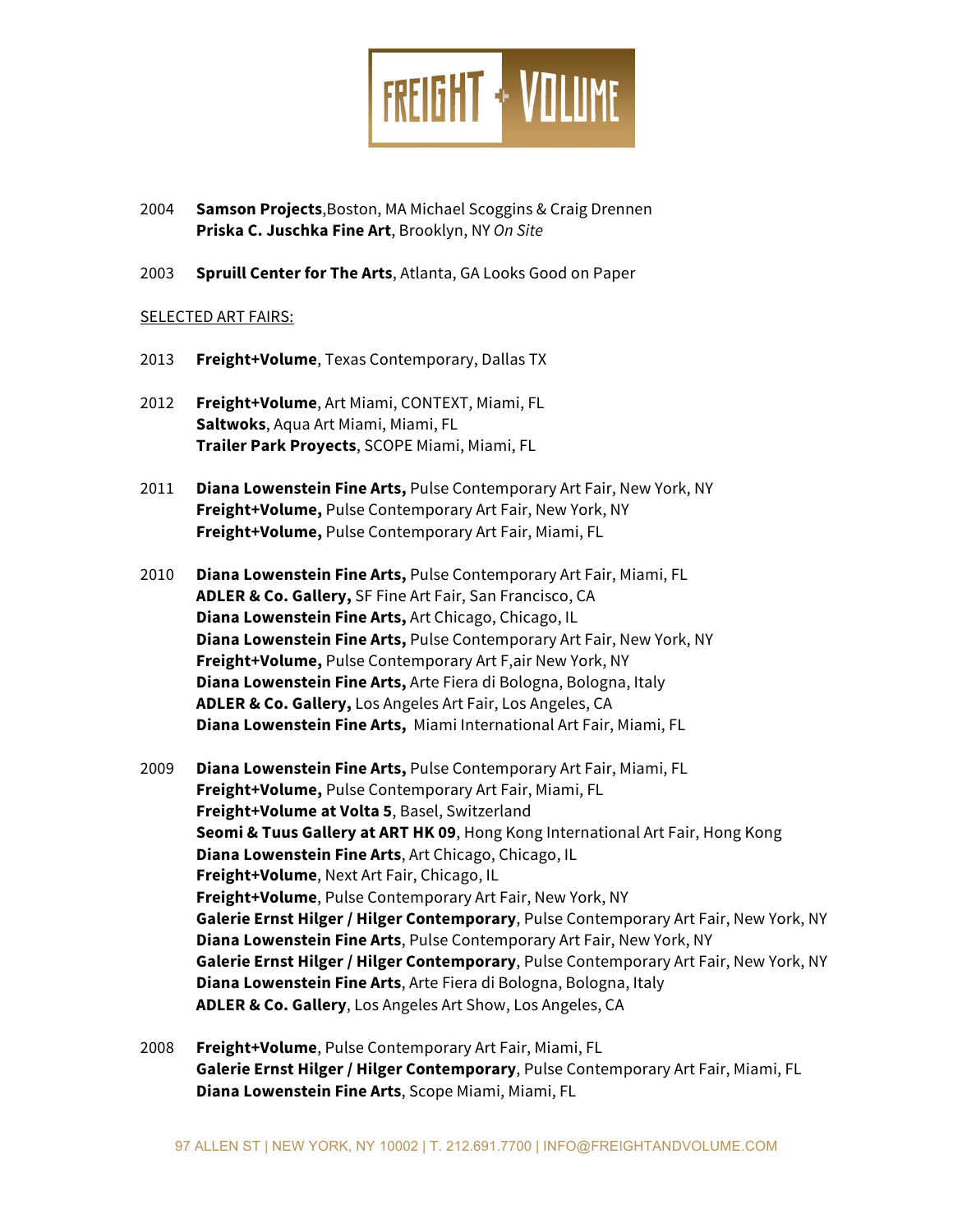

**Project 4 Gallery**, Aqua Art Wynwood Miami, Miami, FL **Freight+Volume**, Art Forum Berlin, Berlin, Germany **Diana Lowenstein Fine Arts**, Scope Basel, Basel, Switzerland **Freight+Volume**, Balelatina Contemporary Art Fair, Basel, Switerland **Diana Lowenstein Fine Arts**, Art Chicago, Chicago, IL **Saltworks Gallery**, Next Art Fair, Chicago, IL **Diana Lowenstein Fine Arts**, Circa 08, San Juan, Puerto Rico **Saltworks Gallery**, Pulse Contemporary Art Fair, New York, NY **Freight+Volume**, Pulse Contemporary Art Fair, New York, NY **Diana Lowenstein Fine Arts**, Arte Fiera di Bologna, Bologna, Italy **ADLER & Co. Gallery**, Los Angeles Art Show, Los Angeles, CA

- 2007 **Freight+Volume**, Pulse Contemporary Art Fair, Miami, FL. **Saltworks Gallery**, Pulse Contemporary Art Fair, Miami, FL **Freight+Volume**, Pulse Contemporary Art Fair, London, UK **Saltworks Gallery**, Docks Art Fair, Lyon, France **Saltworks Gallery**, Scope New York, New York, NY **ADLER & Co. Gallery**, Los Angeles Art Show, Los Angeles, CA
- 2006 **Diana Lowenstein Fine Arts**, Art Basel Miami Beach, Miami, FL **Freight+Volume**, Pulse Contemporary Art Fair, Miami, FL **Saltworks Gallery**, Scope Miami, Miami, FL **Diana Lowenstein** Fine Arts, Art Cologne, Cologne, Germany **Freight+Volume**, FIAC, Paris, France **Freight+Volume**, Year 06 Art Project, London, UK **Saltworks Gallery**, Affair@ the Jupiter Hotel, Portland, OR **Diana Lowenstein** Fine Arts, Circa 06, San Juan, Puerto Rico **Freight+Volume**, Pulse Contmeporary Art Fair, New York, NY **Freight+Volume**, Art LA, Los Angeles, CA
- 2005 **Diana Lowenstein Fine Arts**, Art Basel Miami Beach, Miami, FL **Freight+Volume**, Pulse Contemporary Art Fair, Miami, FL **Freight+Volume**, Kunst 05 Zurich, Zurich, Switzerland **Freight+Volume**, FIAC, Paris, France
- 2004 **Saltworks Gallery**, Scope Miami, Miami, FL **Saltworks Gallery**, Stray Art, Chicago, IL
- 2003 **Saltworks Gallery**, Scope Miami, Miami, FL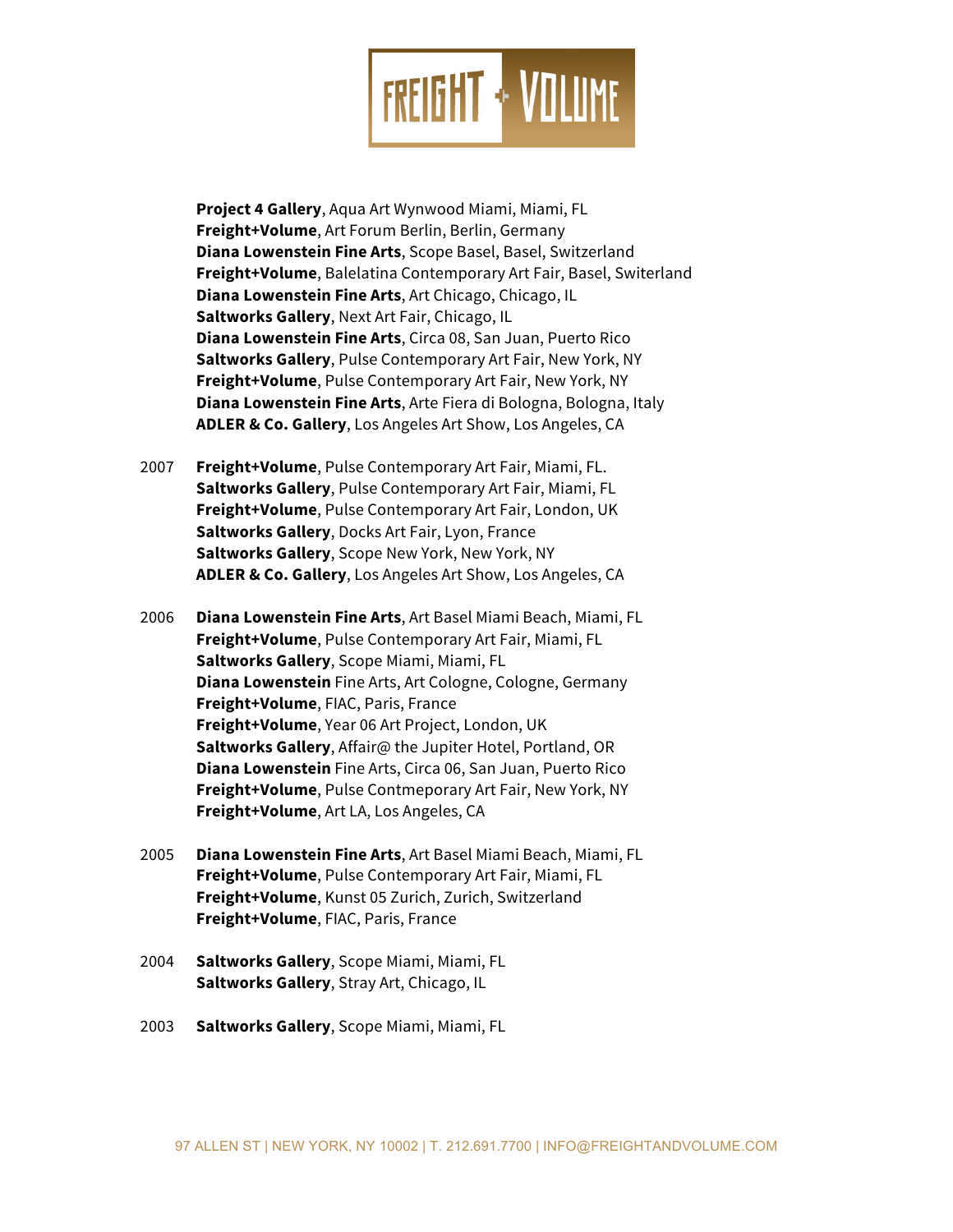

# SELECTED COLLECTIONS:

**Hammer Museum**, Los Angeles, CA **Museum of Modern Art**, New York, NY **Telfair Museum of Art**, Savannah, GA **Savannah College of Art and Design**, Savannah, GA

#### SELECTED RESIDENCIES, LECTURES, AWARDS, AND RECOGNITIONS:

- 2014 Fountainhead Residency, Miami, FL.
- 2013 The Diane Marek Visiting Artist Series, visiting artist lecture, Chattanooga,TNThe MacDowell Colony, Residency, Peterborough, NH
- 2011 Savannah College of Art and Design, Artist-in-Residence, Savannah, GA Savannah College of Art and Design visiting artist lecture, Savannah, GA
- 2009 SCAD DeFine Art discussion panel and visiting artist, Savannah, GA School of Visual Arts visiting artist lecture, New York, NY 5X20X20 discussion, Museum of Modern Art, New York, NY
- 2008 Artists for Obama
- 2004 Scope Miami 2003 Emerging Artist Grant, Scope Miami, Miami, FL Outstanding Independent Creative Achievement Award, SCAD, Savannah, GA
- 2003 Skowhegan School of Painting and Sculpture, Residency, Skowhegan, ME Skowhegan Alumni slide registry, Skowhegan School of Painting and Sculpture, ME The Drawing Center slide registry, New York, NY Fellowship, Skowhegan School of Painting and Sculpture, ME Certificate of Achievement, Rising Star Participant, New York International Art Expo, NY.
- 1997 Emil Schnellock Award for Excellence in Painting, MWC, Fredericksburg, VA.

# PROJECTS, PERFORMANCES, AND INSTALLATIONS:

- 2011 *The Free Drawing in the Day Project*, Savannah, GA *Visitors Visiting the Visiting Artist Project* (VVVs), Savannah, GA
- 2010-present *The Exquisite Corpse Project,* Brooklyn, NY. Miami, FL. Savannah, GA *The Wonderboy Interviews*, Rogue Artist Squadron, New York, NY
- 2006 *Identity* collective performance, Rogue Artist Squadron, Starcca, Savannah, GA
- 2005 *White Walls- 24 Hour Drawing Marathon*, SCAD Altanta, Atlanta, GA
- 2003 *This is About You* installation, Starland Gallery, Savannah, GA *Dog Fight* installation, Savannah College of Art and Design, GA *The Democracy Board*, Savannah College of Art and Design, GA
- 2002 *Monday Night Paper Football Challenge*, Savannah College of Art and Design, GA *The Gnome Project* Video, Savannah College of Art and Design, GA *The Michael Scoggins Trading Card Series*, Savannah College of Art and Design. GA *The Chalk Room* installation, Savannah College of Art and Design, GA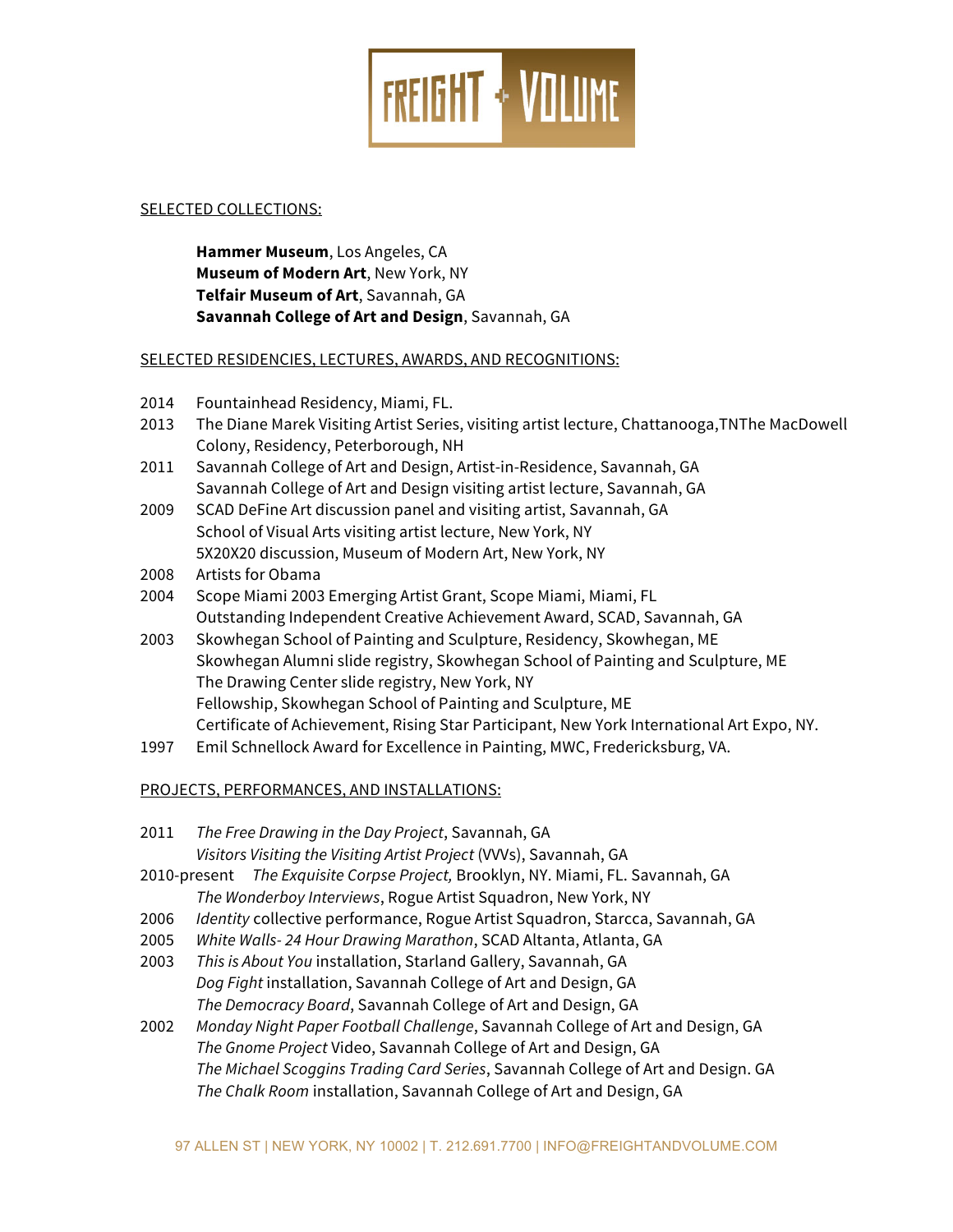

# BIBLIOGRAPHY:

- 2014 Kirkman, Rebekah,"*Art Market*," **citypaper.com**, January
- 2013 Cover, **New York Magazine**, January
- 2012 Baker, Kenneth,"Cathy Cunningham-Little show in Oakland," **San Francisco Chronicle**, December Black, Heiji Choy, "Artist Nick Cave's Favorite Things*,*" **Chicago Magazine**, November Yablonsky, Linda, "High Volume," **NY Style Magazine***,* October
- 2010 Ritch, Heath, editor, **SALiTMagazine.com**, Volume 3 / Issue 1, June Peng, Qi, editor , **AnArtJournal.com**,(issue #1), June
- 2009 Fulton, Ben,"Back at You: BYU Museum Exhibition Considers the Identity Questions," **The Salt Lake Tribune**, December Young Jin, Kim, "City of Color*,*" editor, **LUEL**, August Rattemeyer, Christian, editor, "The Judith Rothschild Foundation Cotemporary Drawings Collection: Catalogue Raisonné," **Museum of Modern Art**, July Schoemer, Karen, "Record Breaker," **ELLE**, July Lee, Jessica, "Spotlight Interview," **New American Paintings #82 Southern Edition**, June Chae, Eun-Mi, "ELLE Profile, Who's Who," **ELLE**, Korea, May Garcia, Cathy Rose A.,"Michael Scoggins Reveals Childhood Memories," **The Korea Times**, April Min-Young, Park, "Portraits of Man-Made America," **The Korea Herald**, April
- 2008 Annas, Teresa, "art.(Daily Break)," **The Virginian-Pilot**, November Dawson, Jessica, "At the Hamilton, a Treasury for Artists," **The Washington Post**, October "Cover Art," **Flavorpill/SanFrancisco.com**, issue 337, October Eaker, Adam, "Reviews," **Artkrush.com**, issue 94, October Cadelago, Chris, "For Obama, A Campaign for Creativity," **San Francisco Chronicle**, August Drysdale, Rebekah, "Michael Scoggins," **DailyServing.com**, June Bellar, Thomas and Yas, Joanna, editors, "High Wire," **Open City #25**, May Fornoff, Susan, "Second Floor," **San Francisco Chronicle**, April
- 2007 Mizota, Sharon, "Reviews: National, d3projects, Santa Monica," **ARTnews**, December Curcio, Seth, "Michael Scoggins," **DailyServing.com**, November Sinclair, Amy, "Art Reviews, Die Young, Stay Pretty," **TheNewYorkArtWorld.com**, September Tower, Amanda, "SCAD Painters Make a Splash," **The Chronicle**, September Young, Elizabeth, "Superheroes, Gods and Monsters," **The South Magazine**, August Lavrador, Judicael, "Messages Abroad," **Les Inrockuptibles**, July Triff, Alfredo, "The Kids Are Just All Right," **The Miami Sun Post**, July Stoehr, John, "Drawing New Meaning From Old Ideas," **Savannah Morning News**, June Sokol, Brett, "Gallery Walk Gets Younger All the Time," **The Miami Herald**, June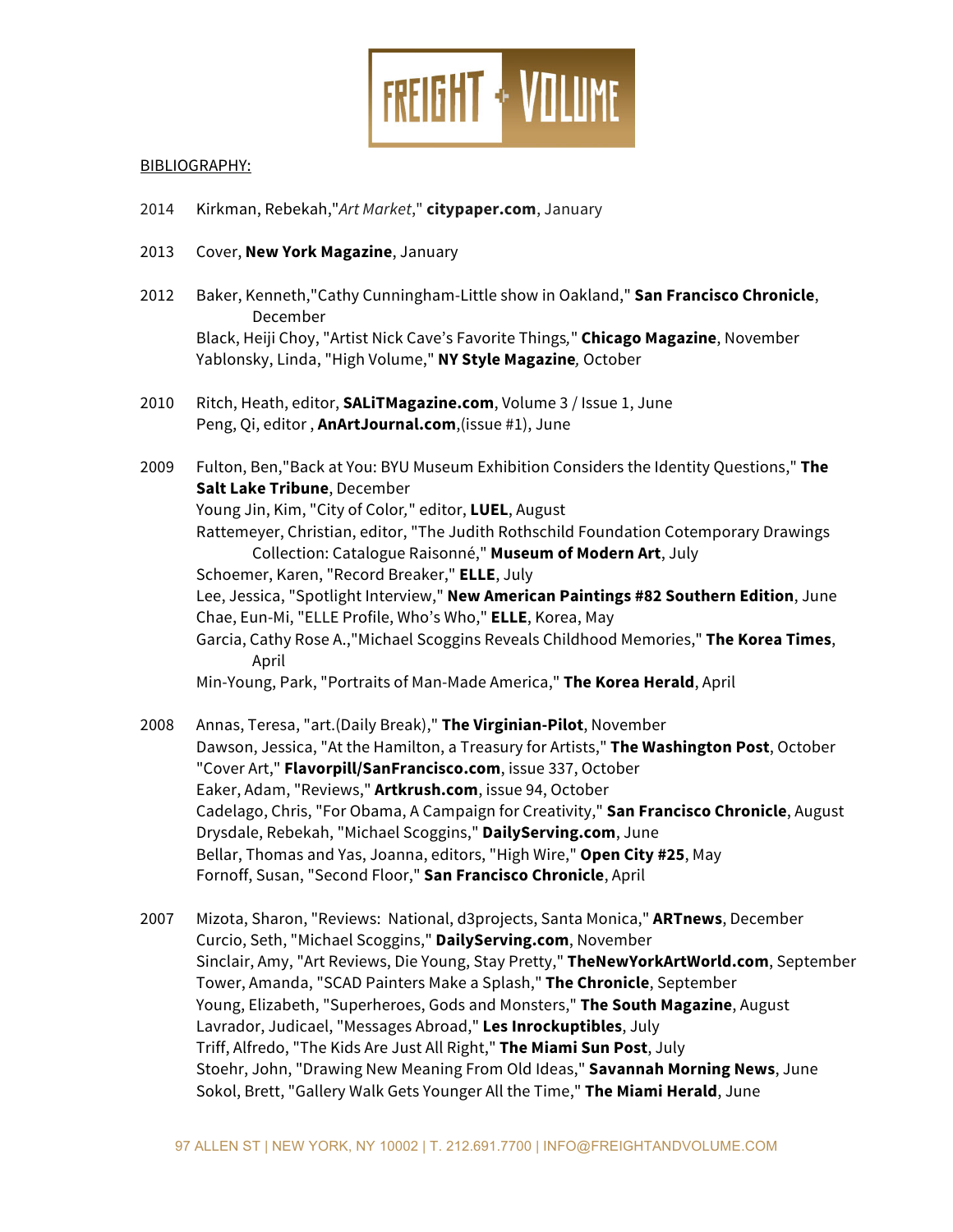

Open Studio Press, "Michael Scoggins," **New American Paintings #70** Southern Edition Kalm, James and LaRocco, Ben, "Art Basel Miami 2006," **The Brooklyn Rail**, February Stoehr, John, "Political Security Amid Childlike Imagary," **Savannah Morning News**, January

- 2006 Patterson, Tom, "A Profusion of Pleasure," **Winston-Salem Journal**, December Bos, Monique, "Alumnus Flexes Muscle," **The Chronicle**, December Cullum, Jerry, "Review," **Atlanta Journal-Constitution**, December Feaster, Felicia "Savannah Artist Shows at Saltworks," **Creative Loafing/Atlanta**, November Danicke, Sandra, "Niedliche Horribles," **Rundschausamtag**, July Cole Bethan, "Coutured Collector," **Modern Painters**, February
- 2005 UOVO Magazine, "Michael Scoggins," **Drawing Issue Vol. 3**, December Open Studio Press, "Michael Scoggins," **New American Paintings #58** Southern Edition, June Evora, Jose Antonio, "Rendicion Por Rebeldia," **El Nuevo Herald**, May DeJesus, Carlos Suarez, "Schoolboy Sketches," **Miami New Times**, May Johnson, Brantley, "Writings On The Wall," **Drain Magazine**, April Chappell, Crissa-Jean, "Michael Scoggins," **Beautiful/Decay**, February
- 2004 Herndon, Lara Kristin, "*Northeast Reviews*," **Art Papers**, July La Rocca, "Ben Art Seen," **The Brooklyn Rail**, May 2005 Open Studio Press, "Michael Scoggins," **New American Paintings MFA annual** 2003 Edition, January
- 2003 Feaster, Felicia, "Top Ten Art Shows," **Creative Loafing/Atlanta**, December Feaster, Felicia, "The Price Isn't Right," **Creative Loafing/Atlanta**, December Pittard, Hannah, "Is By The Book," **The Campus Chronicle**, November Woodeson, Ben, "Something's Going On," **A-N Magazine**, November Nelson Jr., Charles H., "Southeast Reviews," **Art Papers**, July Feaster, Felicia, "Troubling Possibilities," **Creative Loafing/Atlanta**, March Nouraee, Andisheh, "Cue the Accordions," **Creative Loafing/Atlanta**, March Tarateta, Maja, "Catch a Rising Star," **Art Business News**, February Chukwumerije, Azuka, "Getting the Bigger Picture," **The District**, February
- 2002 Jackson, Ally, "More Chalk, Less Talk," **The Campus Chronicle**, July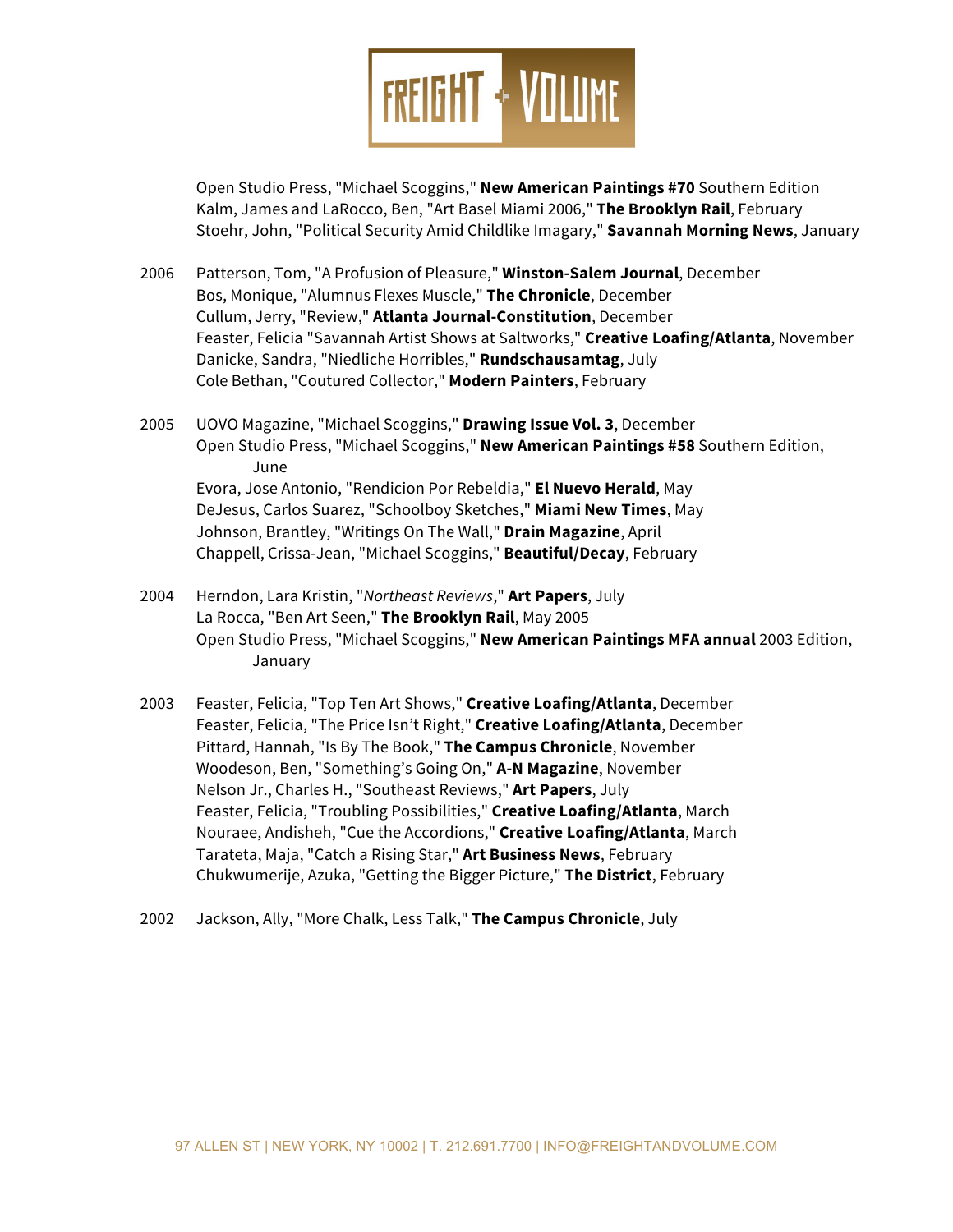

# CHARITY AND DONATIONS:

| 2014 | <b>BAM, New York, NY, BAM Art Auction</b>                            |
|------|----------------------------------------------------------------------|
|      | The Hot 100, New York, NY                                            |
| 2013 | Locust Projects, Miami, FL, Smash & Grab Fundraiser                  |
|      | Cipriani, New York, NY, Babies Heart Fund Gala                       |
|      | Hamburg Kennedy Photographs, New York, NY, Rockaway to BK to LA      |
|      | Art Papers auction, Atlanta, GA                                      |
| 2012 | Present Company Gallery, Williamsburg, NY. Takeover                  |
|      | Practice Gallery, Philadelphia, PA, The Cat Exhibition               |
|      | Children's Museum for the Arts 2012 Art Auction, New York, NY.       |
|      | Locust Projects, Miami, FL, Smash & Grab Fundraiser                  |
|      | Art Papers auction, Atlanta, GA                                      |
|      | ChildFund, Japan, Till All Is Green                                  |
|      | Miyako Yoshinaga art prospects, New York, NY, Till All Is Green      |
| 2011 | Chroma Gallery, Savannah, GA, For Sherry                             |
|      | MR. Beast Gallery, Savannah, GA, The Exquisite Corpse Project        |
|      | Art Papers auction, Atlanta, GA                                      |
|      | <b>SCAD Scholarship Gala, Savannah, GA</b>                           |
| 2010 | Diana Lowenstein Fine Arts, Miami, FL, The Exquisite Corpse Project  |
|      | Christie's Green Auction, New York, NY, A Bid To Save The Earth      |
|      | Sixth Annual BAMart Silent Auction, Brooklyn, NY                     |
|      | <b>SCAD Scholarship Gala, Savannah, GA</b>                           |
|      | Art Paper auction, Atlanta, GA                                       |
| 2009 | For the Benefit of STATTS Auction, Savannah, GA                      |
|      | Fifth Annual BAMart Silent Auction, Brooklyn, NY                     |
|      | Art Paper Auction, Atlanta, GA                                       |
| 2008 | Pace Wildenstein Gallery, New York, NY, Artists for Obama Fundraiser |
|      | Art Paper Auction, Atlanta, GA                                       |
| 2007 | Locust Projects, Miami, FL, Annual Fundraiser Auction                |
|      | d3projects auction, Los Angeles, CA                                  |
|      | Art Papers Auction, Atlanta, GA                                      |
| 2006 | Art Can Cure auction, Savannah, GA                                   |
|      | Harlem Art Project auction, New York, NY                             |
|      | Art Papers auction, Atlanta, GA                                      |
| 2005 | Art Papers auction, Atlanta, GA                                      |
| 2004 | Art Papers auction, Atlanta, GA                                      |
| 2003 | Savannah College of Art and Design, Savannah, GA                     |
|      | Scope Miami auction, Miami, FL                                       |
|      | Hill School auction, Middleburg, VA                                  |
| 2002 | 100% Charity Show, Savannah, GA                                      |